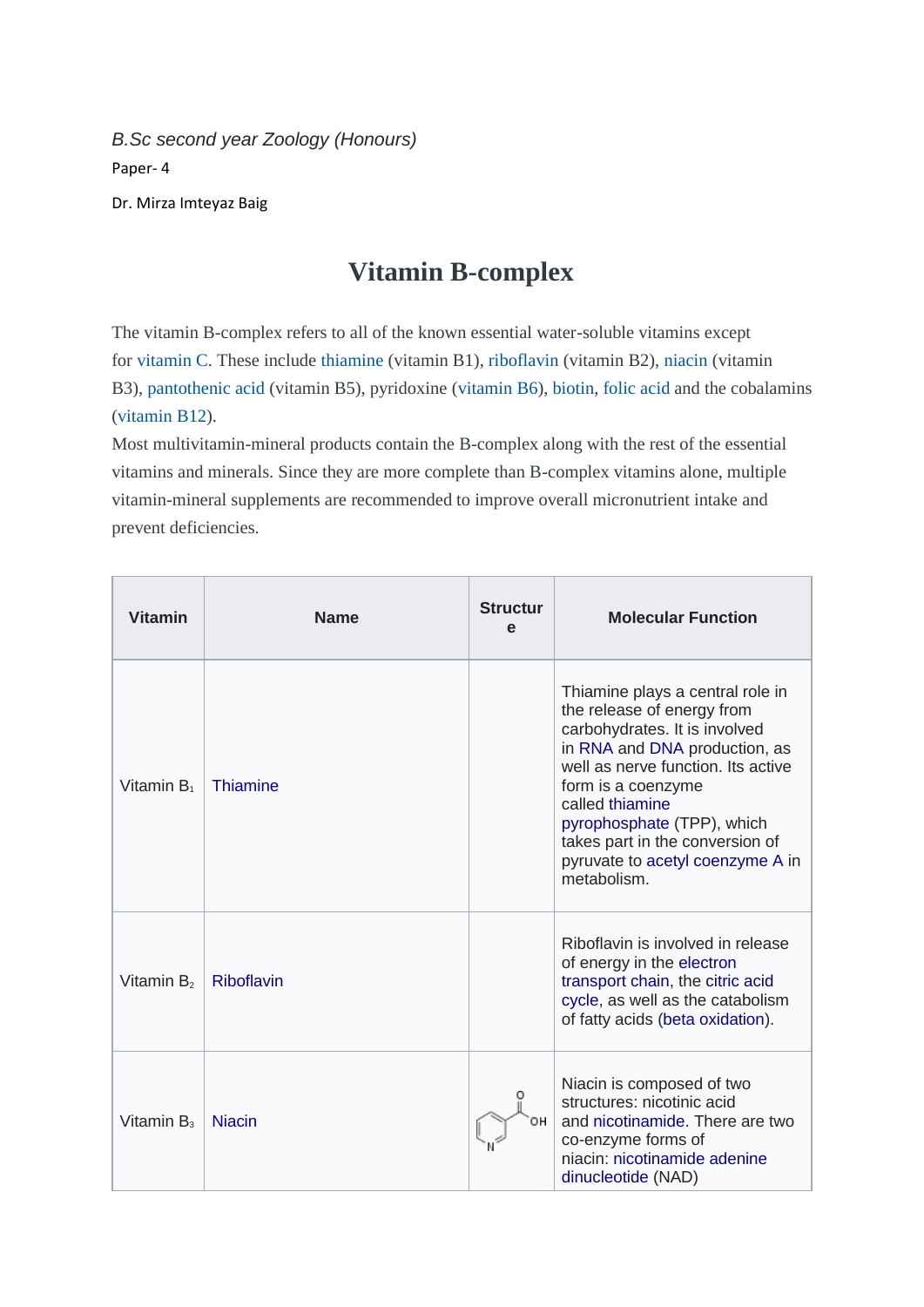|                        |                                         | and nicotinamide adenine<br>dinucleotide phosphate (NADP).<br>Both play an important role in<br>energy transfer reactions in the<br>metabolism of glucose, fat and<br>alcohol. NAD carries hydrogens<br>and their electrons during<br>metabolic reactions, including the<br>pathway from the citric acid cycle<br>to the electron transport chain.<br>NADP is a coenzyme in lipid and<br>nucleic acid synthesis.                                                                                                 |
|------------------------|-----------------------------------------|------------------------------------------------------------------------------------------------------------------------------------------------------------------------------------------------------------------------------------------------------------------------------------------------------------------------------------------------------------------------------------------------------------------------------------------------------------------------------------------------------------------|
| Vitamin $B_5$          | Pantothenic acid                        | Pantothenic acid is involved in<br>the oxidation of fatty acids and<br>carbohydrates. Coenzyme A,<br>which can be synthesised from<br>pantothenic acid, is involved in<br>the synthesis of amino acids,<br>fatty acids, ketone<br>bodies, cholesterol, phospholipid<br>s, steroid hormones,<br>neurotransmitters (such<br>as acetylcholine), and antibodies.                                                                                                                                                     |
| Vitamin B <sub>6</sub> | Pyridoxine, pyridoxal, pyridoxamin<br>е | The active form pyridoxal 5'-<br>phosphate (PLP) (depicted)<br>serves as a cofactor in many<br>enzyme reactions mainly in<br>amino acid metabolism including<br>biosynthesis<br>of neurotransmitters.                                                                                                                                                                                                                                                                                                            |
| Vitamin $B_7$          | biotin                                  | Biotin plays a key role in the<br>metabolism of lipids, proteins and<br>carbohydrates. It is a critical co-<br>enzyme of four carboxylases:<br>acetyl CoA carboxylase, which is<br>involved in the synthesis of fatty<br>acids from acetate; pyruvate CoA<br>carboxylase, involved in<br>gluconeogenesis; β-<br>methylcrotonyl CoA carboxylase,<br>involved in the metabolism<br>of leucine; and propionyl CoA<br>carboxylase, which is involved in<br>the metabolism of energy, amino<br>acids and cholesterol. |
| Vitamin B <sub>9</sub> | Folate                                  | Folate acts as a co-enzyme in<br>the form                                                                                                                                                                                                                                                                                                                                                                                                                                                                        |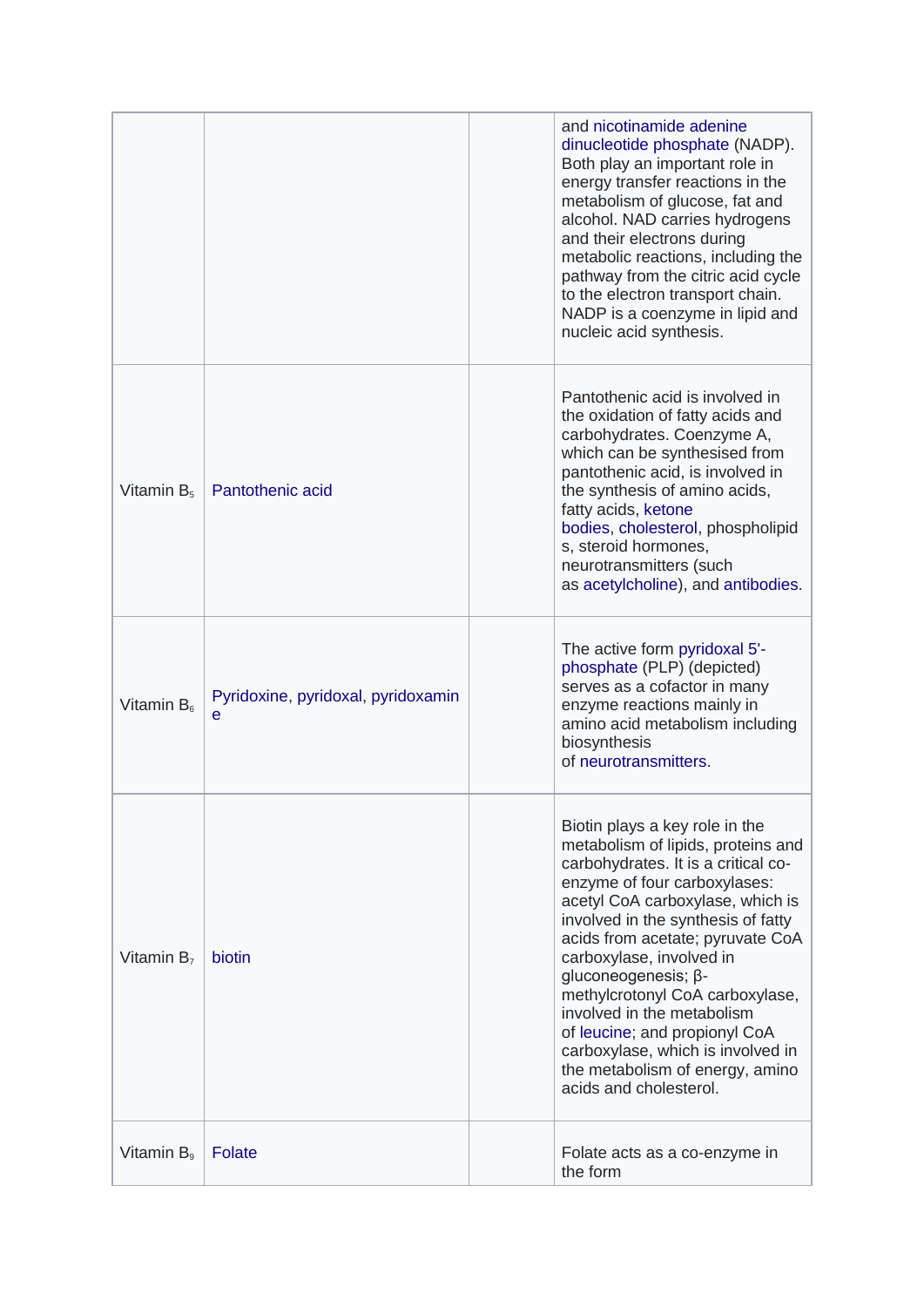|                                 |           | of tetrahydrofolate (THF), which<br>is involved in the transfer of<br>single-carbon units in the<br>metabolism of nucleic acids and<br>amino acids. THF is involved in<br>purine and pyrimidine nucleotide<br>synthesis, so is needed for<br>normal cell division, especially<br>during pregnancy and infancy,<br>which are times of rapid growth.<br>Folate also aids in erythropoiesis,                                                |
|---------------------------------|-----------|------------------------------------------------------------------------------------------------------------------------------------------------------------------------------------------------------------------------------------------------------------------------------------------------------------------------------------------------------------------------------------------------------------------------------------------|
|                                 |           | the production of red blood cells.                                                                                                                                                                                                                                                                                                                                                                                                       |
| Vitamin $B_1$<br>$\overline{2}$ | Cobalamin | Vitamin $B_{12}$ is involved in the<br>cellular metabolism<br>of carbohydrates, proteins and<br>lipids. It is essential in the<br>production of blood cells in bone<br>marrow, and for nerve sheaths<br>and proteins. Vitamin<br>$B_{12}$ functions as a co-enzyme in<br>intermediary metabolism for the<br>methionine synthase reaction<br>with methylcobalamin, and the<br>methylmalonyl CoA mutase<br>reaction with adenosylcobalamin |

## Deficiencies

| <b>Vitamin</b> | <b>Name</b>     | <b>Deficiency effects</b>                                                                                                                                                                                                                                                                                                                                                                                                                                                                               |
|----------------|-----------------|---------------------------------------------------------------------------------------------------------------------------------------------------------------------------------------------------------------------------------------------------------------------------------------------------------------------------------------------------------------------------------------------------------------------------------------------------------------------------------------------------------|
| B <sub>1</sub> | <b>Thiamine</b> | Deficiency causes beriberi. Symptoms of this<br>disease of the nervous system include weight<br>loss, emotional disturbances, Wernicke<br>encephalopathy (impaired sensory<br>perception), weakness and pain in the limbs,<br>periods of irregular heartbeat,<br>and edema (swelling of bodily tissues). Heart<br>failure and death may occur in advanced<br>cases. Chronic thiamin deficiency can also<br>cause alcoholic Korsakoff syndrome, an<br>irreversible dementia characterized<br>by amnesia. |
| <b>B2</b>      | Riboflavin      | Riboflavin deficiency can<br>cause ariboflavinosis, which may result<br>in cheilosis (cracks in the lips), high sensitivity<br>to sunlight, angular                                                                                                                                                                                                                                                                                                                                                     |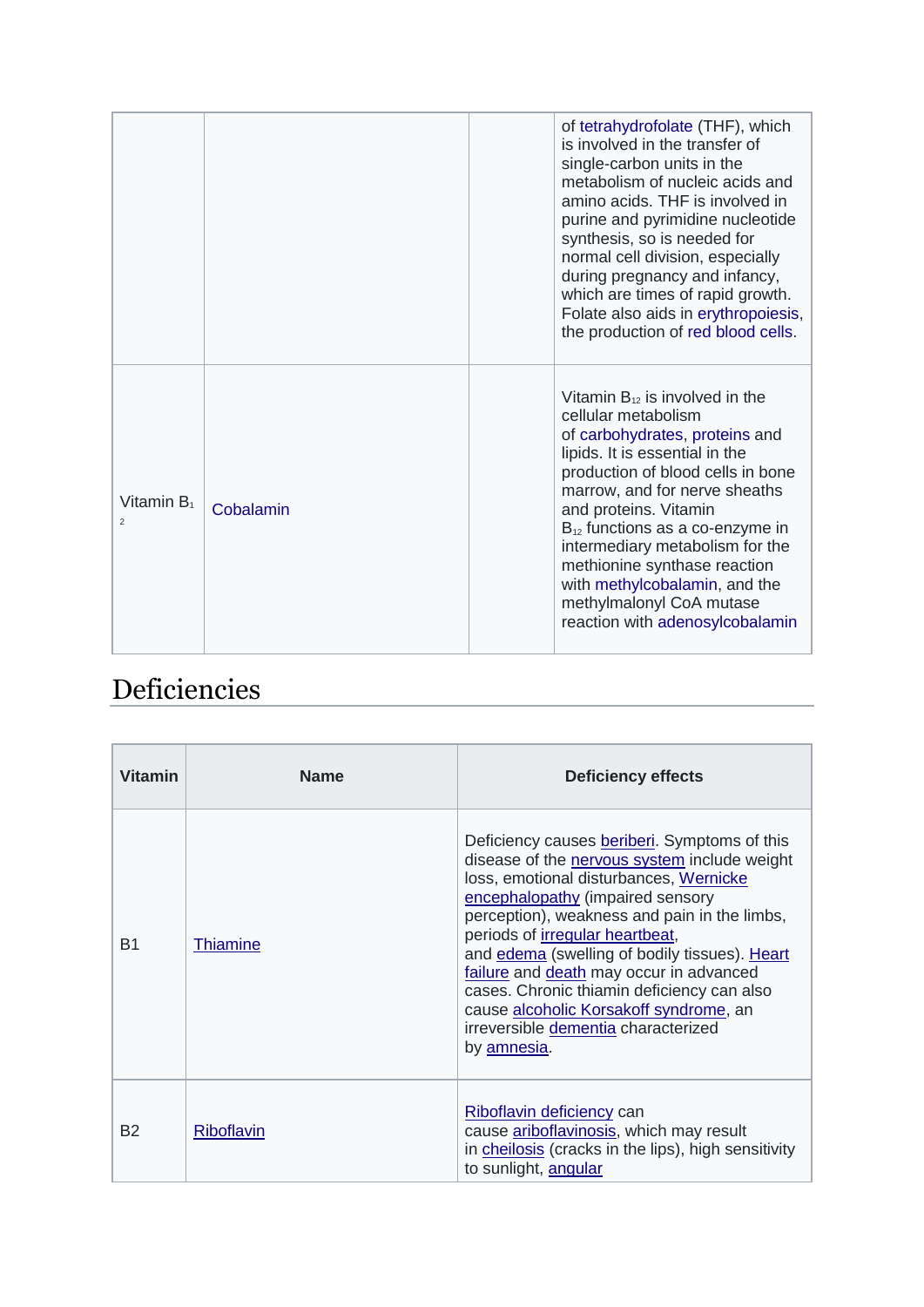|                |                                     | cheilitis, glossitis (inflammation of the<br>tongue), seborrheic dermatitis or pseudo-<br>syphilis (particularly affecting<br>the scrotum or labia majora and<br>the mouth), pharyngitis (sore<br>throat), hyperemia, and edema of<br>the pharyngeal and oral mucosa.                                                                                                                                                                                    |
|----------------|-------------------------------------|----------------------------------------------------------------------------------------------------------------------------------------------------------------------------------------------------------------------------------------------------------------------------------------------------------------------------------------------------------------------------------------------------------------------------------------------------------|
| B <sub>3</sub> | <b>Niacin</b>                       | Deficiency, along with a deficiency<br>of tryptophan, causes pellagra. Symptoms<br>include<br>aggression, dermatitis, insomnia, weakness,<br>mental confusion, and diarrhea. In advanced<br>cases, pellagra may lead to dementia and<br>death (the 3(+1) D's: dermatitis, diarrhea,<br>dementia, and death).                                                                                                                                             |
| B <sub>5</sub> | Pantothenic acid                    | Deficiency can result in acne and paresthesia,<br>although it is uncommon.                                                                                                                                                                                                                                                                                                                                                                               |
| B <sub>6</sub> | Pyridoxine, pyridoxal, pyridoxamine | Vitamin B <sub>6</sub> deficiency causes seborrhoeic<br>dermatitis-like eruptions, pink eye and<br>neurological symptoms (e.g. epilepsy).                                                                                                                                                                                                                                                                                                                |
| B7             | <b>Biotin</b>                       | Deficiency does not typically cause symptoms<br>in adults, other than cosmetic issues such as<br>decreased hair and nail growth, but may lead<br>to impaired growth and neurological disorders<br>in infants. Multiple carboxylase deficiency, an<br>inborn error of metabolism, can lead to biotin<br>deficiency even when dietary biotin intake is<br>normal.                                                                                          |
| B <sub>9</sub> | <b>Folic acid</b>                   | Deficiency results in a macrocytic anemia, and<br>elevated levels of homocysteine. Deficiency in<br>pregnant women can lead to birth defects.                                                                                                                                                                                                                                                                                                            |
| <b>B12</b>     | Cobalamins                          | Deficiency results in a macrocytic anemia,<br>elevated methylmalonic<br>acid and homocysteine, peripheral neuropathy,<br>memory loss and other cognitive deficits. It is<br>most likely to occur among elderly people, as<br>absorption through the gut declines with age;<br>the autoimmune disease pernicious anemia is<br>another common cause. It can also cause<br>symptoms of mania and psychosis. In rare<br>extreme cases, paralysis can result. |